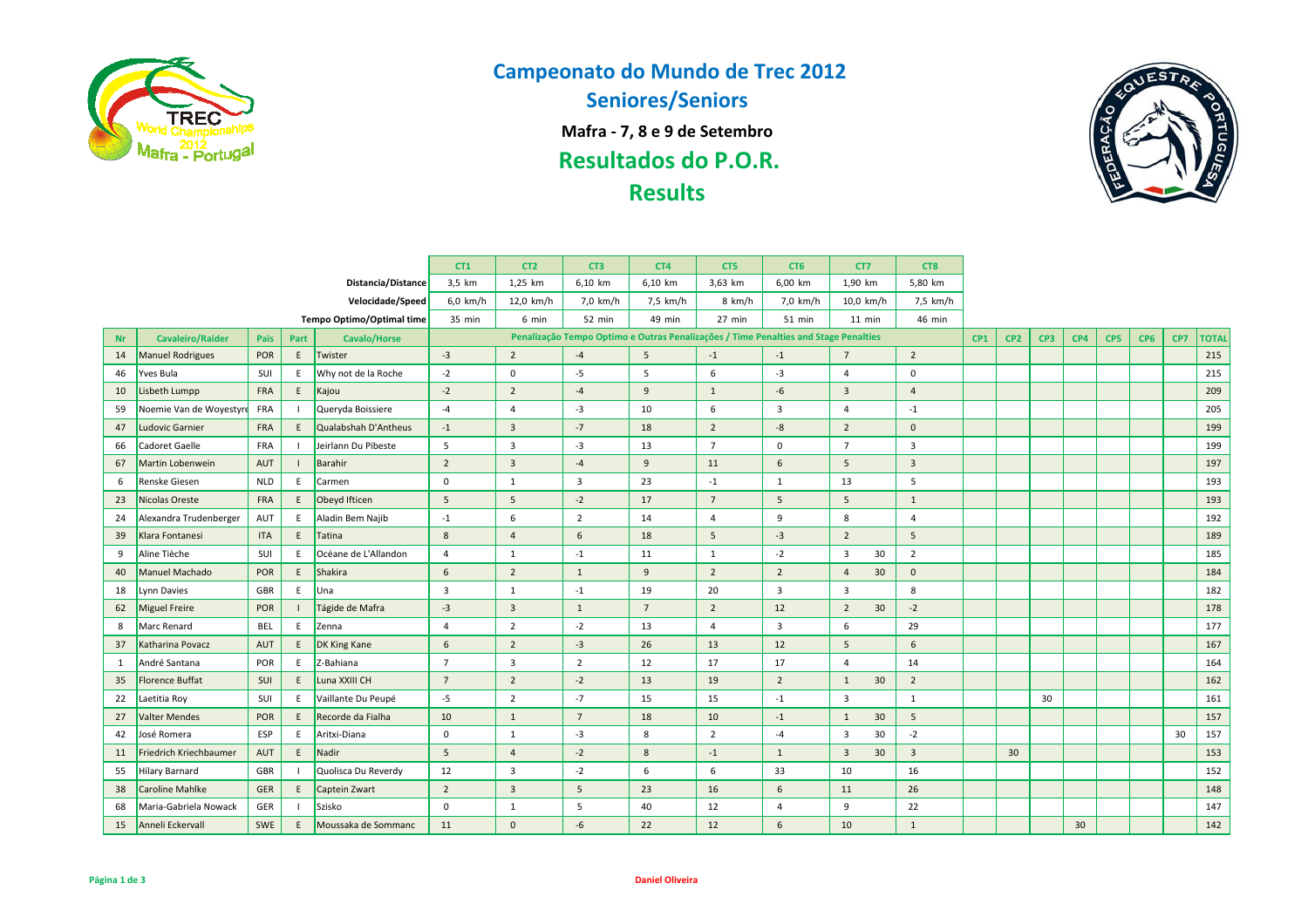

## **Campeonato do Mundo de Trec 2012**

**Seniores/Seniors**

**Mafra - 7, 8 e 9 de Setembro**

**Resultados do P.O.R.**

# **Results**



|                    |                          |            |      | CT <sub>1</sub>           | CT <sub>2</sub> | CT3                  | CT4             | CT5      | CT6             | CT7             | CT8                  |                       |              |    |    |    |  |    |    |     |
|--------------------|--------------------------|------------|------|---------------------------|-----------------|----------------------|-----------------|----------|-----------------|-----------------|----------------------|-----------------------|--------------|----|----|----|--|----|----|-----|
| Distancia/Distance |                          |            |      |                           | 3,5 km          | 1,25 km              | 6,10 km         | 6,10 km  | 3,63 km         | 6,00 km         | 1,90 km              | 5,80 km               |              |    |    |    |  |    |    |     |
| Velocidade/Speed   |                          |            |      |                           | $6.0$ km/h      | 12,0 km/h            | 7,0 km/h        | 7,5 km/h | 8 km/h          | 7,0 km/h        | $10,0$ km/h          | 7,5 km/h              |              |    |    |    |  |    |    |     |
|                    |                          |            |      | Tempo Optimo/Optimal time | 35 min          | 6 min                | 52 min          | 49 min   | 27 min          | 51 min          | $11$ min             | 46 min                |              |    |    |    |  |    |    |     |
| <b>Nr</b>          | <b>Cavaleiro/Raider</b>  | Pais       | Part | <b>Cavalo/Horse</b>       |                 | CP1                  | CP <sub>2</sub> | CP3      | CP4             | CP <sub>5</sub> | CP <sub>6</sub>      | CP7                   | <b>TOTAL</b> |    |    |    |  |    |    |     |
| 60                 | Karl Gruber              | AUT        |      | Daisy 23                  | 6               | 5                    | $-7$            | 22       | 19              | $-3$            | $\overline{2}$       | 5                     |              |    |    | 30 |  |    |    | 141 |
| 12                 | Bettina Klingmüller      | GER        | E    | Barlo                     | 6               | $\overline{4}$       | $-3$            | 26       | 16              | 10              | 8                    | $\mathbf 0$           |              |    |    | 30 |  |    |    | 137 |
| 52                 | Jorge Delgado            | POR        |      | Xiita                     | $\overline{7}$  | $\overline{3}$       | 12              | 21       | $\mathbf{1}$    | 12              | 15                   | $\overline{2}$        |              |    | 30 |    |  |    |    | 137 |
| 30                 | Pau Dorca                | ESP        | E.   | Lukas 510                 | 9               | $\overline{3}$       | $\overline{2}$  | 28       | 23              | 6               | 30<br>$\overline{4}$ | $\overline{3}$        |              |    |    |    |  |    |    | 132 |
| 45                 | Patrick Van Aken         | <b>BEL</b> | E.   | Sisko                     | $-2$            | $\mathbf{1}$         | $-2$            | 13       | 6               | $-2$            | $-7$<br>30           | 15                    |              |    |    |    |  |    | 30 | 132 |
| 31                 | Dot Still                | GBR        | E    | Bubalou                   | 23              | $\overline{3}$       | $\overline{3}$  | 48       | 8               | $6\phantom{1}$  | 6                    | 12                    |              |    |    |    |  |    |    | 131 |
| 32                 | Ingrid Helmes            | <b>NLD</b> | E.   | Tapas Touch               | 19              | $\mathbf 0$          | $\overline{3}$  | 34       | 14              | 16              | 10                   | 19                    |              |    |    |    |  |    |    | 125 |
| 20                 | Frederic Pierrestiger    | CAN        | E    | <b>Kass Krout HN</b>      | $\overline{3}$  | 5                    | 8               | 26       | 18              | 11              | 30<br>11             | 5                     |              |    |    |    |  |    |    | 123 |
| 34                 | Roxane Tournay           | <b>BEL</b> | E.   | Nabab                     | 10              | 5                    | 8               | 28<br>30 | 16              | 6               | 9                    | 10                    |              |    |    |    |  |    |    | 118 |
| $\overline{4}$     | Javier Perales           | ESP        | E.   | Oberon                    | $\mathbf 0$     | $\overline{2}$       | $\overline{4}$  | 30<br>24 | 17              | $-1$            | 5<br>30              | 10                    |              |    |    |    |  |    |    | 117 |
| 54                 | Pablo Moreno             | ESP        |      | Chambao                   | 8               | 5                    | $\overline{7}$  | 28       | 11              | 13              | 30<br>3              | 18                    |              |    |    |    |  |    |    | 117 |
| 58                 | Mélanie Couturier        | SUI        |      | Lisa Chica                | 13              | $\overline{2}$       | $-1$            | 21       | 5               | 10              | 30<br>$\overline{3}$ | 14                    |              |    | 30 |    |  |    |    | 111 |
| 50                 | Alessio Sauroni          | ITA        | E.   | Obayan Sirokko            | 8               | $-1$                 | 4               | 24       | 23              | $\overline{2}$  | 30<br>11             | $\mathbf 0$           |              |    |    | 30 |  |    |    | 107 |
| 36                 | Sophie Gauthier          | <b>FRA</b> | E    | Jimmy                     | 15              | $-2$                 | $-5$            | 25       | 10              | $\overline{4}$  | 5                    | 9                     |              | 30 | 30 |    |  |    |    | 105 |
| 13                 | Massimo Marafini         | <b>ITA</b> | E.   | M. Leone                  | $\overline{2}$  | $\mathbf{1}$         | 3               | 25       | 54              | $\overline{3}$  | 5<br>30              | 20                    |              |    |    |    |  |    |    | 97  |
| 17                 | José Monrove             | ESP        | E.   | Superman                  | $\overline{7}$  | 5                    | $-3$            | 12       | 42              | 14              | 30<br>6              | $\overline{4}$        |              |    | 30 |    |  |    |    | 87  |
| 26                 | Loriano Pandolfi         | <b>ITA</b> | E.   | Quasar Delle Formole      | 44              | 1                    | $\overline{2}$  | 14       | 17              | $-1$            | 12<br>30             | 3                     |              |    |    |    |  | 30 |    | 86  |
| 43                 | Daniel Nolan             | <b>GBR</b> | E    | Agave Vanden              | $-1$            | $\overline{4}$       | $\overline{4}$  | 28       | 9               | 58              | 6<br>30              | 14                    |              |    |    |    |  |    |    | 86  |
| $\overline{2}$     | Moa Lundgren             | SWE        | E.   | Thokkadis                 | 9               | $\mathbf{1}$         | $-2$            | 27<br>30 | 15              | 5               | 27<br>30             | 18                    |              |    |    |    |  |    |    | 76  |
| 57                 | Sophie Vanderauwera      | <b>BEL</b> |      | Choura                    | 11              | $\overline{4}$       | 5               | 33       | 18              | 10              | 30<br>9              | 24                    |              |    | 30 |    |  |    |    | 66  |
| 25                 | Beatrix Enzberg-Mahlke   | GER        | E    | Chris CH                  | 29              | 14                   | $\overline{2}$  | 58       | 34              | 9               | 8                    | 25                    |              |    |    |    |  |    |    | 61  |
| 28                 | Alice Akkermann          | <b>SWE</b> | E.   | Sjamel                    | 42              | $\mathbf 0$          | $\mathbf{1}$    | 19       | 30 <sup>°</sup> | $\mathbf{0}$    | 14                   | 14<br>30 <sup>°</sup> |              |    |    | 30 |  |    |    | 60  |
| 48                 | Wolfgang Sabaini         | AUT        | E.   | Stella 27                 | 1               | $\mathbf 0$          | $\overline{4}$  | 15       | 14              | 27              | 30<br>3              | 30<br>$-3$            |              |    | 30 |    |  | 30 |    | 53  |
| 61                 | <b>Madeleine Gaukler</b> | GER        |      | Blacky                    | 25              | $\mathbf 0$          | 12              | 34       | 10              | 22              | 12                   | 23                    | 30           |    | 30 |    |  |    |    | 42  |
| 51                 | <b>Brixi Ghouti</b>      | ALG        |      | A. Maria Beibot           | 25              | $\overline{4}$       | $-3$            | 17       | 37              | 11              | 11                   | $\overline{2}$        |              |    | 30 | 30 |  | 30 |    | 40  |
| 49                 | Anja Wendt               | GER        | E.   | Latido                    | 36              | 30<br>$\overline{3}$ | $-2$            | 15       | 12              | 18              | 30<br>1              | 26<br>30              |              |    |    |    |  |    |    | 37  |
| 65                 | Veronika Schmid          | SUI        |      | Europa V CH               | $\overline{4}$  | 4                    | 16              | 50       | $\overline{2}$  | 40              | 5<br>30              | 38                    | 30           |    |    |    |  |    |    | 21  |